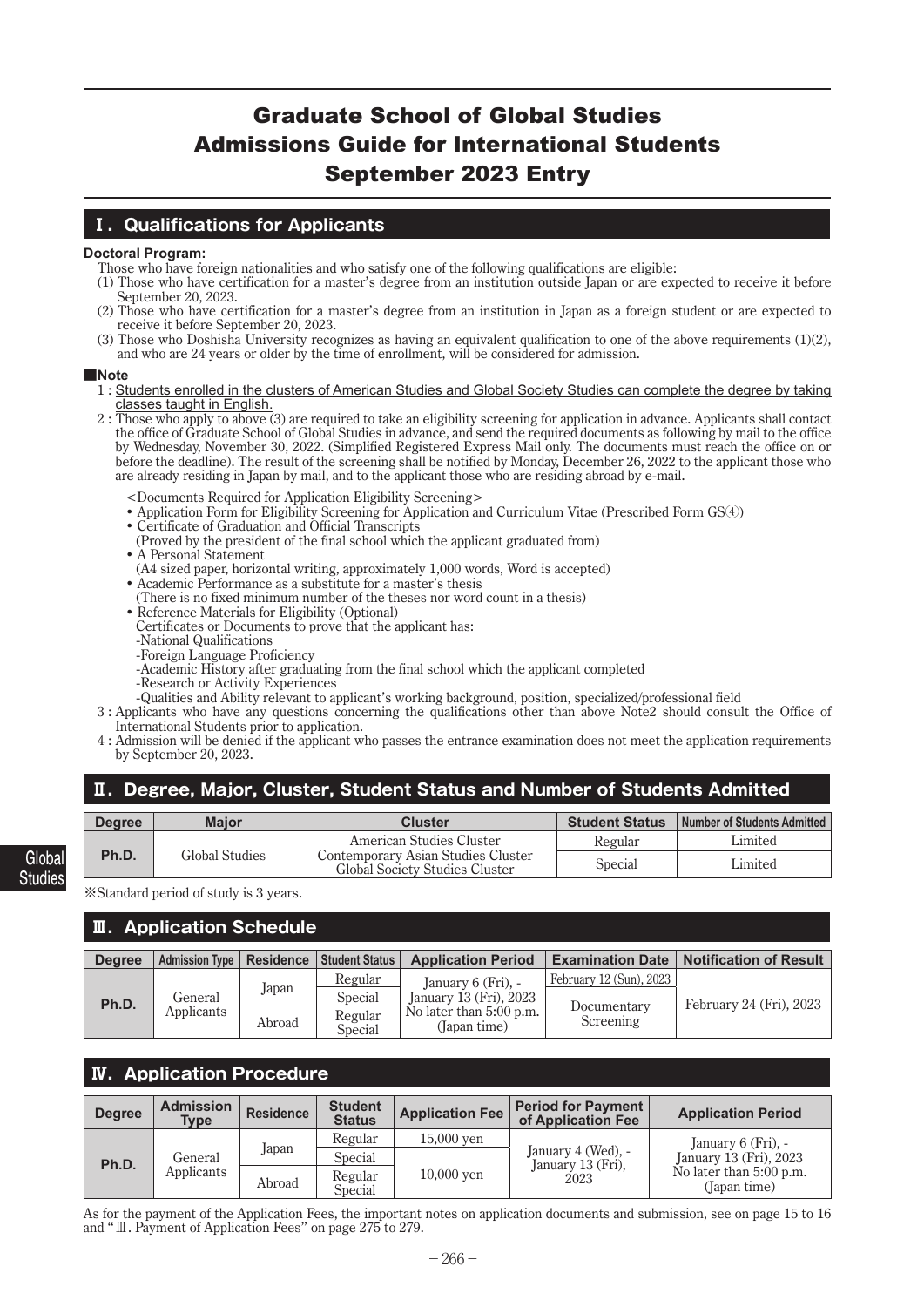### **Ⅴ.Application Documents (including this** "**List of Required Documents**"**)**

# **List of Required Documents for Applicants to the Graduate School of Global Studies**

Name

### Doctoral Program (September 2023 Entry)

Check the box  $\square$  to confirm you have prepared all the required documents, and submit the required documents together with this checklist. Print and keep a copy of this checklist for your record as you may be inquired regarding your submission of the documents.

NOTES: Applicants corresponding to the followings are exempt from submission of documents 2, 3, 4, 5, 8 and 9 listed below.

- ・International student of the Graduate School of Global Studies, Doshisha University (Special Student of Doctoral Program) ・ Graduated or expected to graduate from the Graduate School of Global Studies, Doshisha University (Master's Degree) by September 20th, 2023
- ・ Graduated from the Graduate School of American Studies, Doshisha University (Master's Degree)

|                | <b>Type of Document</b>                                                                                              | <b>Note</b>                                                                                                                                                                                                                                                                                                                                                                                                                                                                                                                                                                                                                                                                                                                                                                                                                                                                                                                                                                                                                                                                                                                                                                                                                                                                                                                                                                                                                                                                                                                                                                                                                                                                                                                                                                                                                                                                                                                                                                                                                                                                                                                                                 | <b>Check</b> | For office<br>use only |
|----------------|----------------------------------------------------------------------------------------------------------------------|-------------------------------------------------------------------------------------------------------------------------------------------------------------------------------------------------------------------------------------------------------------------------------------------------------------------------------------------------------------------------------------------------------------------------------------------------------------------------------------------------------------------------------------------------------------------------------------------------------------------------------------------------------------------------------------------------------------------------------------------------------------------------------------------------------------------------------------------------------------------------------------------------------------------------------------------------------------------------------------------------------------------------------------------------------------------------------------------------------------------------------------------------------------------------------------------------------------------------------------------------------------------------------------------------------------------------------------------------------------------------------------------------------------------------------------------------------------------------------------------------------------------------------------------------------------------------------------------------------------------------------------------------------------------------------------------------------------------------------------------------------------------------------------------------------------------------------------------------------------------------------------------------------------------------------------------------------------------------------------------------------------------------------------------------------------------------------------------------------------------------------------------------------------|--------------|------------------------|
| 1              | <b>Application for Admission to Doshisha</b><br>University (Prescribed Form(1))                                      | Application form should be filled out by the applicant. ID photo must be attached.<br>Please specify one of the three clusters (American Studies Cluster, Contemporary<br>Asian Studies Cluster or Global Society Studies Cluster) you wish to be considered<br>for admission in the field "Course/Cluster" in 7.<br>Write "19. The reason for applying to Doshisha University" in Japanese or English.                                                                                                                                                                                                                                                                                                                                                                                                                                                                                                                                                                                                                                                                                                                                                                                                                                                                                                                                                                                                                                                                                                                                                                                                                                                                                                                                                                                                                                                                                                                                                                                                                                                                                                                                                     |              |                        |
| $\overline{2}$ | Letter of Graduation Confirmation or<br><b>Graduation Certificate</b><br><b>Except Above-mentioned Applicants</b>    | Original: may be returned to the applicant upon request<br>For details, see page 15 5. Important Notes on Application Documents 3 and 4.<br>*Both graduation certificate and certificate of Master's degree should be<br>submitted if both certificates are issued.                                                                                                                                                                                                                                                                                                                                                                                                                                                                                                                                                                                                                                                                                                                                                                                                                                                                                                                                                                                                                                                                                                                                                                                                                                                                                                                                                                                                                                                                                                                                                                                                                                                                                                                                                                                                                                                                                         |              |                        |
| 3              | <b>Official Transcripts</b><br><b>Except Above-mentioned Applicants</b>                                              | Original: may be returned to the applicant upon request<br>For details, see page 15 $\overline{5}$ . Important Notes on Application Documents 3 and 4.<br>A list of all previous undergraduate and graduate study credits obtained at the<br>undergraduate and graduate courses.                                                                                                                                                                                                                                                                                                                                                                                                                                                                                                                                                                                                                                                                                                                                                                                                                                                                                                                                                                                                                                                                                                                                                                                                                                                                                                                                                                                                                                                                                                                                                                                                                                                                                                                                                                                                                                                                            |              |                        |
| 4              | <b>One Letter of Recommendation</b><br>(Prescribed Form2)<br><b><i><b>WExcept Above-mentioned Applicants</b></i></b> | Written by a faculty or a staff member of an educational or research institution.<br><b>※MUST</b> be sealed by a recommender.                                                                                                                                                                                                                                                                                                                                                                                                                                                                                                                                                                                                                                                                                                                                                                                                                                                                                                                                                                                                                                                                                                                                                                                                                                                                                                                                                                                                                                                                                                                                                                                                                                                                                                                                                                                                                                                                                                                                                                                                                               |              |                        |
| 5              | Prescribed Form for Proficiency in<br>Languages (Prescribed Form GS1)<br><b>Except Above-mentioned Applicants</b>    | Submit this form even if you have not taken a language proficiency exam.<br>(In that case, please evaluate your abilities using the prescribed form.)                                                                                                                                                                                                                                                                                                                                                                                                                                                                                                                                                                                                                                                                                                                                                                                                                                                                                                                                                                                                                                                                                                                                                                                                                                                                                                                                                                                                                                                                                                                                                                                                                                                                                                                                                                                                                                                                                                                                                                                                       |              |                        |
| 6              | <b>Request Sheet for the Main Faculty</b><br><b>Research Advisor</b><br>(Prescribed Form $GS(2-1\sim3)$ )            | Fill out and submit a prescribed form of the cluster you wish.                                                                                                                                                                                                                                                                                                                                                                                                                                                                                                                                                                                                                                                                                                                                                                                                                                                                                                                                                                                                                                                                                                                                                                                                                                                                                                                                                                                                                                                                                                                                                                                                                                                                                                                                                                                                                                                                                                                                                                                                                                                                                              |              |                        |
| $\overline{7}$ | Plan for Study at Doshisha University                                                                                | An essay which consists of four sections described below must be written in<br>Japanese OR English on A4-size paper.<br>*Please write down each section separately.<br>*The plan must be typed and printed on one side only. Your name must be<br>written on the back side so that the examiner cannot identify the applicant.<br>X Those who write Section (1) in Japanese must submit an English<br>summary with a title of approximately 250 words.<br>Section(1) Your Academic Objectives and Research Proposal for this<br>Program<br>This section should be approximately $5,000-10,000$ Japanese characters or<br>$1,250-2,500$ words (in English) long, and should include [1]-[4].<br>[1] The title of the research<br>[2] An evaluation of related study in the field<br>[3] The objective, method, content, and originality of your research project<br>[4] A bibliography<br>NOTE: [1]-[4] should be clearly stated in order.<br>Section (2) Your Academic Background and Accomplishments<br>Please indicate the universities, graduate schools, faculties, and departments<br>where you studied and specify what you studied there. If you studied abroad,<br>please indicate the countries and the institutions you visited and what you<br>studied there.<br>If you have done any extracurricular or social activities related to the research<br>plan, you can mention them in this section.<br>In addition, if you have any work experience (especially that related to your<br>research area at the Graduate School), please list it with your job descriptions.<br>This section should have 1,200 characters or less in Japanese or 500 words or<br>less in English.<br>Section(3) Reasons for Applying to this Program<br>This section should be approximately 200 Japanese characters or approximately<br>80 words (in English) long.<br>Section(4) Your Career Plans after Completing this Program<br>This section should be approximately 200 Japanese characters or approximately<br>80 words (in English) long.<br>*Applicants are strongly recommended to contact a professor they<br>wish to work with prior to the application. |              |                        |

**〈Continued on the reverse side〉**

**Global Studies**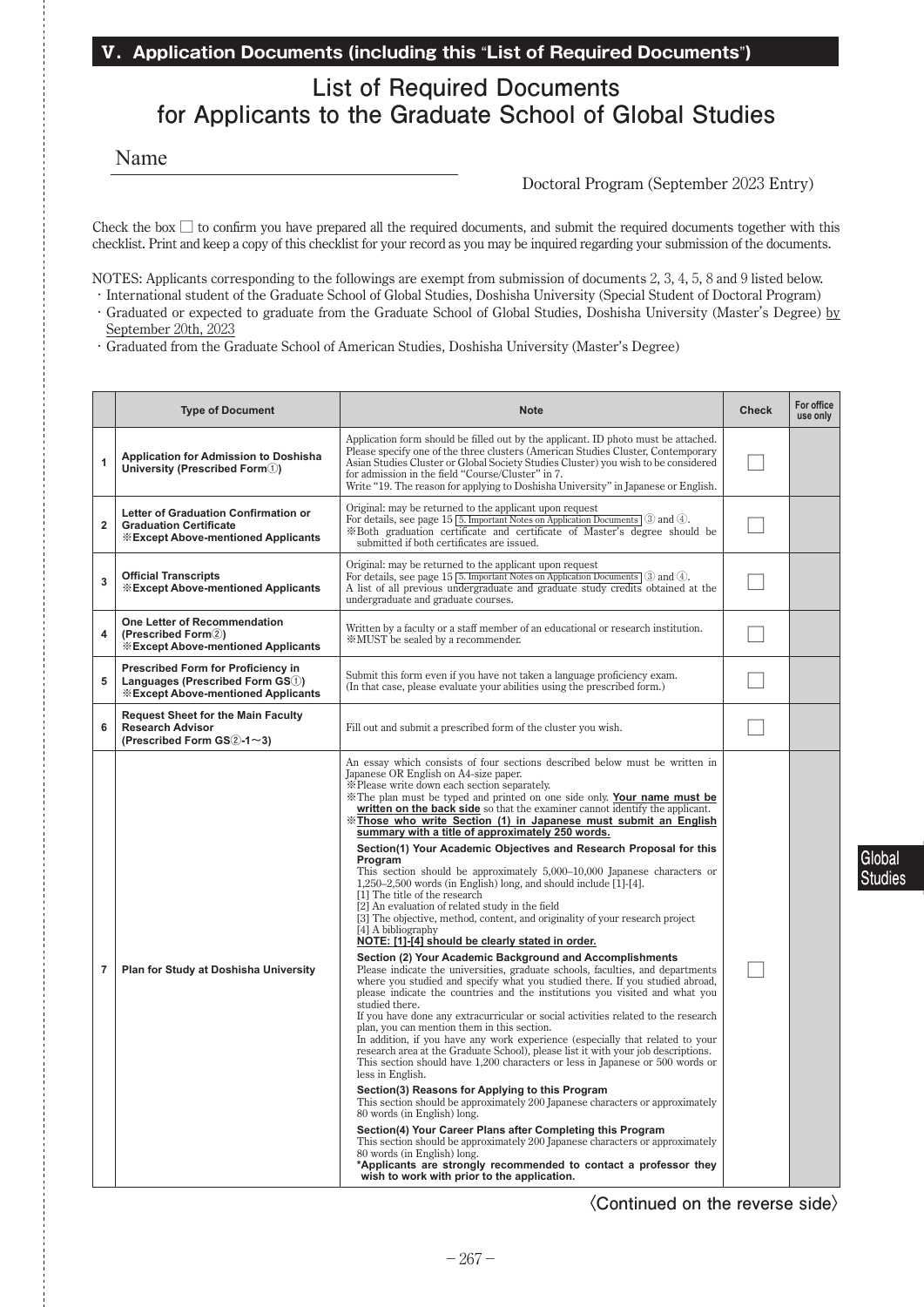# Name

## Doctoral Program (September 2023 Entry)

|    | <b>Type of Document</b>                                                                                                                                                                                                                                                                                                                                                                                                                              | <b>Note</b>                                                                                                                                                                                                                                                                                                                                                                                                                                                                                                                                                                                                                                                                                                                                                                                                                                                                                                                                                                                                                                                                                                                                                                                                                   | <b>Check</b>                                                                                                                                                                   | For office<br>use only |
|----|------------------------------------------------------------------------------------------------------------------------------------------------------------------------------------------------------------------------------------------------------------------------------------------------------------------------------------------------------------------------------------------------------------------------------------------------------|-------------------------------------------------------------------------------------------------------------------------------------------------------------------------------------------------------------------------------------------------------------------------------------------------------------------------------------------------------------------------------------------------------------------------------------------------------------------------------------------------------------------------------------------------------------------------------------------------------------------------------------------------------------------------------------------------------------------------------------------------------------------------------------------------------------------------------------------------------------------------------------------------------------------------------------------------------------------------------------------------------------------------------------------------------------------------------------------------------------------------------------------------------------------------------------------------------------------------------|--------------------------------------------------------------------------------------------------------------------------------------------------------------------------------|------------------------|
| 8  | <b>Master's Thesis or Equivalent</b><br><b>Except Applicants mentioned on the</b><br>previous page                                                                                                                                                                                                                                                                                                                                                   | Please submit one copy of your Master's thesis or an equivalent. (It can be a draft<br>or an unpublished manuscript.)<br>Those who submit thesis written in other language than Japanese or English<br>should create and submit table of contents and abstract in Japanese or English<br>(approximately 4,000 characters long in Japanese $/1,000$ words in English).<br>Please contact the Office of Graduate School of Global Studies for further<br>questions.                                                                                                                                                                                                                                                                                                                                                                                                                                                                                                                                                                                                                                                                                                                                                             |                                                                                                                                                                                |                        |
| 9  | <b>Certificate of Language Proficiency</b><br>(Applicants to the all Clusters residing<br>abroad, as well as the applicants to the<br>American Studies Cluster residing in<br>Japan)<br><b><i><b>Except Applicants mentioned on the</b></i></b><br>previous page<br><b><i><b>Except Applicants to the</b></i></b><br><b>Contemporary Asian Studies Cluster</b><br>and Global Society Studies Cluster<br>residing in Japan                            | The most recent TOEFL iBT®TEST, TOEFL® PBT TEST, TOEIC®LISTENING<br>AND READING TEST (TOEIC®TEST) or IELTS (Academic Module) (original<br>certificate). For the 2023 entrance examination, the original certificate acquired<br>with the TOEFL iBT® Home Edition (TOEFL iBT® Special Home Edition) is<br>also acceptable.<br>Those who have the certificate of graduation or graduation letter from a college in<br>a country where English is the official language are exempted from the submission<br>of TOEFL IBT®TEST, TOEFL® PBT TEST, TOEIC®LISTENING AND<br>READING TEST (TOEIC®TEST) or IELTS (Academic Module).<br>Please check the right box $\Box$ if you intend to send your TOEFL $\circledR$ Test or IELTS<br>score report directly from the test center to Doshisha University. Only the score<br>reports which reach Doshisha University on or before the application deadline can<br>be accepted. (Score reports delivered to Doshisha University prior to the<br>application period are also acceptable.) Note we do not respond to the applicants'<br>inquiries about the arrival of their score reports. DI code for TOEFL score report<br>(Institutional Score Report / Official Score Report) is 7078. | Enclosed to<br>Application<br>Documents<br>$\cdots$ OR $\cdots$<br>Submit from<br>the test center<br>$\cdots$ OR $\cdots$<br>Exempted from<br>the submission<br>of Certificate |                        |
| 10 | Applicants residing in Japan<br><b>Copy of Resident Card</b><br>or<br><b>Certificate of Items Stated in Resident</b><br><b>Register (Must be Original)</b><br>Applicants residing abroad<br><b>Copy of Passport</b><br>Copy of an Official Government-issued ID<br><b>Example 25 Network</b> [Japan or Abroad]<br>under 1. Application Flowchart on<br>page 5 carefully and submit the<br>document required for the category<br>that applies to you. | Applicants residing in Japan<br>Either of the following $(1)$ or $(2)$ :<br>1) Resident Card: submit copies of both front and back of the card, in A4 size.<br>2 Certificate of Items Stated in Resident Register: must include nationality, status<br>of residence, period of stay and date of expiration.<br>Applicants residing abroad<br>Either of the following $\mathbb D$ or $\mathbb Q$ :<br>1) Passport: submit a copy of the page, in A4 size, which includes your photograph<br>and name.<br>(2) If you do not have a passport, a copy of an official government-issued ID with<br>your photo must be submitted.                                                                                                                                                                                                                                                                                                                                                                                                                                                                                                                                                                                                   |                                                                                                                                                                                |                        |
| 11 | <b>Examination Admission Card</b><br>(Prescribed Form4)                                                                                                                                                                                                                                                                                                                                                                                              | Please fill out the examination admission card. After receipt of the completed<br>documents, an examination admission card with examinee's number printed on it<br>will be sent only to [Japan] applicant for [Regular] student.                                                                                                                                                                                                                                                                                                                                                                                                                                                                                                                                                                                                                                                                                                                                                                                                                                                                                                                                                                                              |                                                                                                                                                                                |                        |
| 12 | <b>Photo Identification Card</b><br>(Prescribed Form4)                                                                                                                                                                                                                                                                                                                                                                                               | An affix photograph in space provided on photo identification card.<br>(Photograph should have been taken within 3 months prior to application and<br>should be 3cm $H \times 2.4$ cm W, clearly displaying a frontal, hatless view of the upper<br>part of the body. Be sure to write your name and birth date on the back of the<br>photograph.) When your admission is permitted, the photograph will be used for<br>your student ID card, database of students admitted, etc.                                                                                                                                                                                                                                                                                                                                                                                                                                                                                                                                                                                                                                                                                                                                             |                                                                                                                                                                                |                        |
| 13 | <b>Proof of Payment of Application Fee</b>                                                                                                                                                                                                                                                                                                                                                                                                           | <b>Payment by credit card</b><br>Submit a copy (A4-size or similarly sized paper) of the remittance "Result" page.<br>Payment at convenience store (Applicants residing in Japan only)<br>Paste the certificate of payment on the prescribed "Pasteboard for the Receipt of<br>Remittance (Prescribed Form 7)."<br>Payment by bank transfer (Applicants residing in Japan only)<br>The receipt of the remittance of the Application Fee (Prescribed Form $(6)$ -3 or<br>(6)-4) bearing the authorization of the remittance bank must be pasted onto the<br>prescribed "Pasteboard for the Receipt of Remittance" (Prescribed Form 7).<br>Remittance from a financial institution (Applicants residing abroad only)<br>Submit the receipt of the remittance bearing the authorization of your remittance<br>bank.                                                                                                                                                                                                                                                                                                                                                                                                              |                                                                                                                                                                                |                        |
| 14 | <b>Mailing Label</b><br>(Prescribed Form 5)                                                                                                                                                                                                                                                                                                                                                                                                          | Please write your name and mailing address to receive information about<br>examination and your examination result, etc.                                                                                                                                                                                                                                                                                                                                                                                                                                                                                                                                                                                                                                                                                                                                                                                                                                                                                                                                                                                                                                                                                                      |                                                                                                                                                                                |                        |
| 15 | <b>List of Required Documents</b><br>(this form)                                                                                                                                                                                                                                                                                                                                                                                                     | Please make sure that you have all the required documents with the checklist,<br>which must be submitted along with the required documents.                                                                                                                                                                                                                                                                                                                                                                                                                                                                                                                                                                                                                                                                                                                                                                                                                                                                                                                                                                                                                                                                                   |                                                                                                                                                                                |                        |
|    |                                                                                                                                                                                                                                                                                                                                                                                                                                                      | Those who wish to have their original document(s) returned                                                                                                                                                                                                                                                                                                                                                                                                                                                                                                                                                                                                                                                                                                                                                                                                                                                                                                                                                                                                                                                                                                                                                                    |                                                                                                                                                                                |                        |
|    | <b>Request for Returning Original</b><br><b>Document</b><br><b>X</b> No Prescribed Form                                                                                                                                                                                                                                                                                                                                                              | Does your request for returning original document include 1) name of the document,<br>2) your name, and 3) address to which the document should be returned?<br>*Documents submitted will generally not be returned to the applicant; however,<br>document(s) that cannot be reissued, such as a diploma, may be returned.<br>We will return such document(s) only when a request for returning original<br>document is enclosed in the application packet.                                                                                                                                                                                                                                                                                                                                                                                                                                                                                                                                                                                                                                                                                                                                                                   |                                                                                                                                                                                |                        |